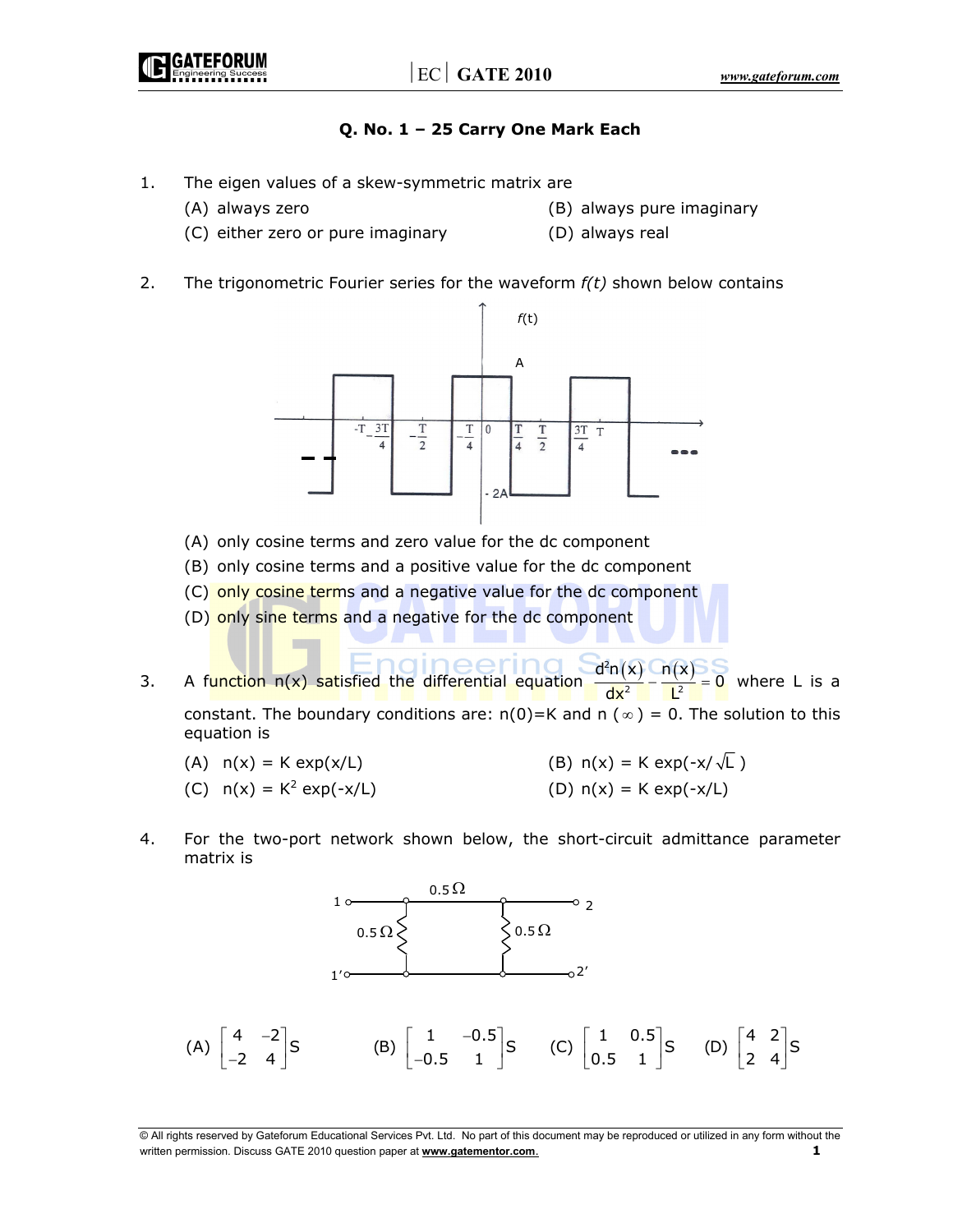GATEFORUM

- 5. For parallel RLC circuit, which one of the following statements is NOT correct?
	- (A) The bandwidth of the circuit deceases if R is increased
	- (B) The bandwidth of the circuit remains same if L is increased
	- (C) At resonance, input impedance is a real quantity
	- (D) At resonance, the magnitude of input impedance attains its minimum value.
- 6. At room temperature, a possible value for the mobility of electrons in the inversion layer of a silicon n-channel MOSFET is

(A) 450 cm<sup>2</sup>/V<sub>-s</sub> /V<sub>-s</sub> (B) 1350 cm<sup>2</sup>/V<sub>-s</sub> (C) 1800 cm<sup>2</sup>/V<sub>-s</sub> (D) 3600 cm<sup>2</sup>/V<sub>-s</sub>

- 7. Thin gate oxide in a CMOS process in preferably grown using
	- (A) wet oxidation (B) dry oxidation
		-
	- (C) epitaxial deposition (D) ion implantation
- 8. In the silicon BJT circuit shown below, assume that the emitter area of transistor Q1 is half that of transistor Q2.



9. The amplifier circuit shown below uses a silicon transistor. The capacitors  $C_c$  and  $C_{E}$  can be assumed to be short at signal frequency and the effect of output resistance  $r_0$  can be ignored. If  $C_E$  is disconnected from the circuit, which one of the following statements is TRUE?



<sup>©</sup> All rights reserved by Gateforum Educational Services Pvt. Ltd. No part of this document may be reproduced or utilized in any form without the written permission. Discuss GATE 2010 question paper at **www.gatementor.com**. **2**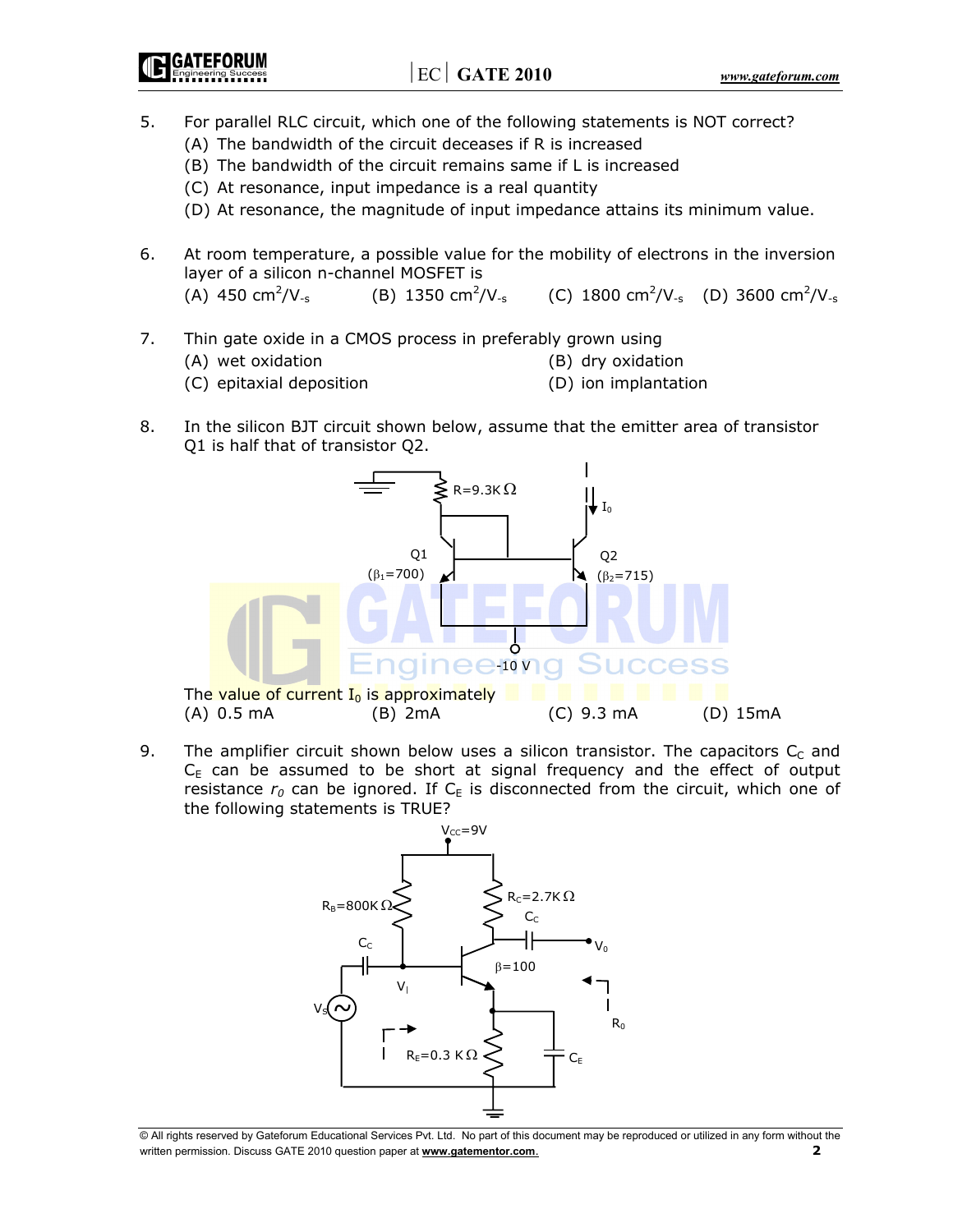IGATEFORUM

- (A) The input resistance  $R_i$  increases and the magnitude of voltage gain  $A_V$ decreases
- (B) The input resistance  $R_i$  decreases and the magnitude of voltage gain  $A_V$ decreases
- (C) Both input resistance  $R_i$  and the magnitude of voltage gain  $A_v$  decrease
- (D) Both input resistance  $R_i$  and the magnitude of voltage gain  $A_V$  increase
- 10. Assuming the OP-AMP to be ideal, the voltage gain of the amplifier shown below is



11. Match the logic ga5tes in **Column A** with their equivalents in **Column B.** 



<sup>©</sup> All rights reserved by Gateforum Educational Services Pvt. Ltd. No part of this document may be reproduced or utilized in any form without the written permission. Discuss GATE 2010 question paper at **www.gatementor.com**. **3**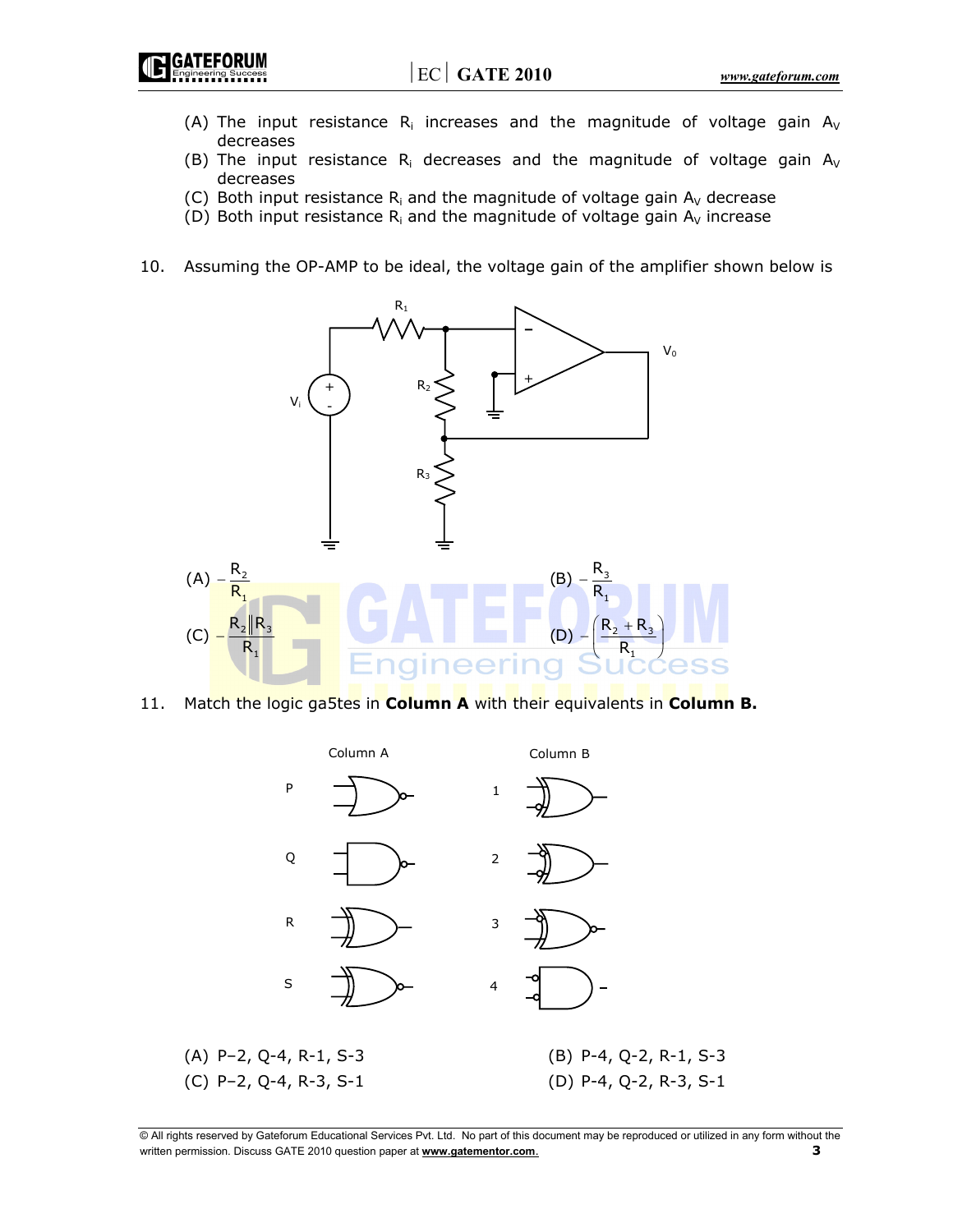**GATEFORUN** 

12. For the output F to be 1 in the logic circuit shown, the input combination should be



13. In the circuit shown, the device connected to Y5 can have address in the range



- 14. Consider the z-transform  $X(z) = 5z^2 + 4z^{-1} + 3$ ;  $0 < |z| < \infty$ . The inverse ztransform x[n] is (A)  $5\delta[n + 2] + 3\delta[n] + 4\delta[n - 1]$  (B)  $5\delta[n - 2] + 3\delta[n] + 4\delta[n + 1]$ (C) 5 u[n + 2] + 3 u[n] + 4 u[n - 1] (D) 5 u[n - 2] + 3 u[n] + 4 u[n + 1]
- 15. Two discrete time systems with impulse responses  $h_1[n] = \delta[n-1]$  and  $h_2[n] = \delta[n]$ – 2] are connected in cascade. The overall impulse response of the cascaded system is (A)  $\delta[n-1] + \delta[n-2]$  (B)  $\delta[n-4]$ 
	- (C)  $\delta$ [n 3] (D)  $\delta$ [n 1]  $\delta$ [n 2]
- 16. For an N-point FFT algorithm with  $N = 2<sup>m</sup>$  which one of the following statements is TRUE?
	- (A) It is not possible to construct a signal flow graph with both input and output in normal order
	- (B) The number of butterflies in the  $m<sup>th</sup>$  stage is N/m

<sup>©</sup> All rights reserved by Gateforum Educational Services Pvt. Ltd. No part of this document may be reproduced or utilized in any form without the written permission. Discuss GATE 2010 question paper at **www.gatementor.com**. **4**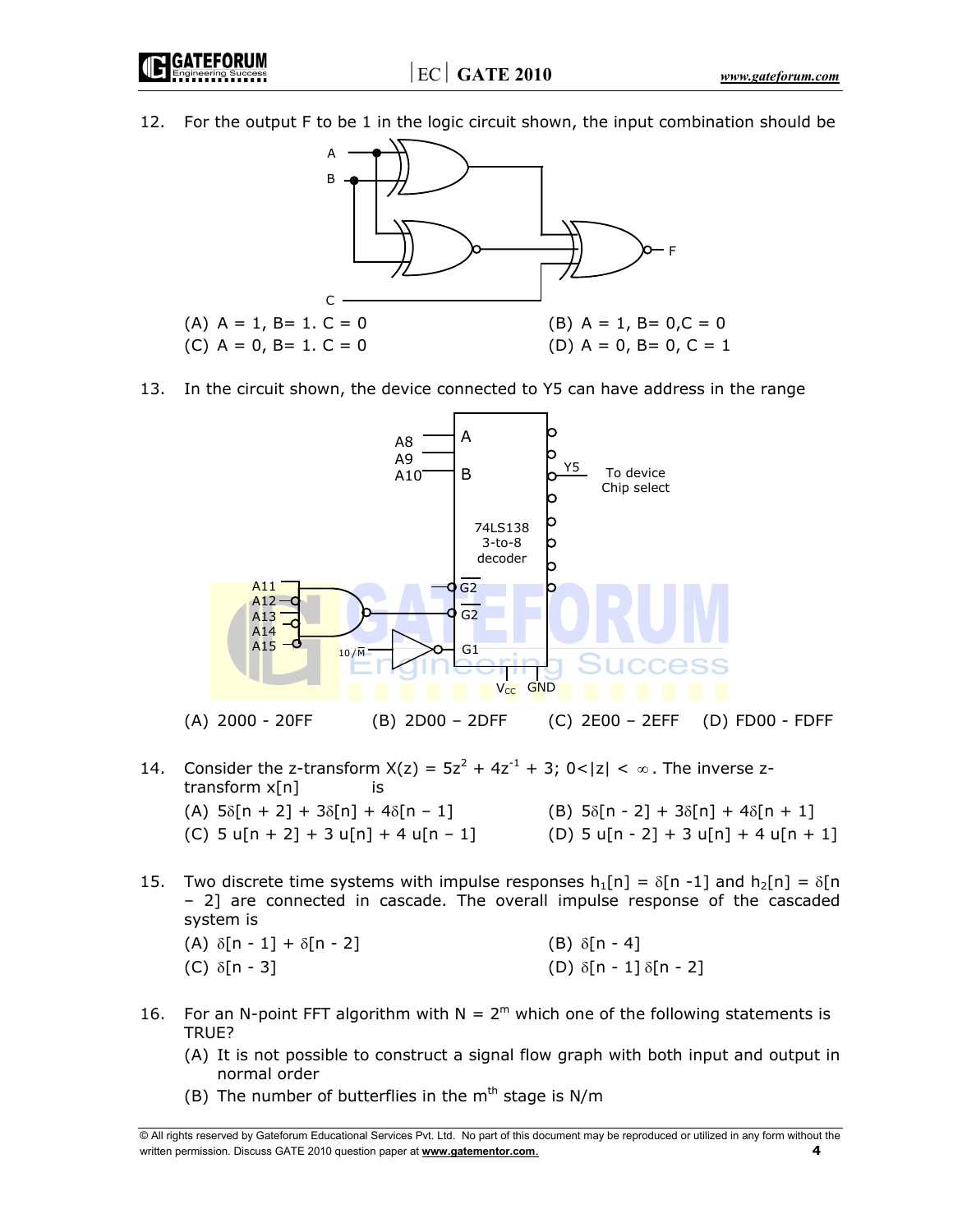- (C) In-place computation requires storage of only 2N node data
- (D) Computation of a butterfly requires only one complex multiplication
- 17. The transfer function  $Y(s)/R(s)$  of the system shown is



20. Suppose that the modulating signal is m(t) = 2cos ( $2\pi f_m t$ ) and the carrier signal is  $x<sub>C</sub>(t)$  = A<sub>C</sub> cos( $2\pi f<sub>c</sub>(t)$ , which one of the following is a conventional AM signal **without** over-modulation?

(A) 
$$
x(t) = A_c m(t) \cos(2\pi f_c t)
$$

(B)  $x(t) = A_c[1 + m(t)]\cos(2\pi f_c t)$ 

(C) 
$$
x(t) = A_c \cos(2\pi f_c t) + \frac{A_c}{4} m(t) \cos(2\pi f_c t)
$$
  
(D)  $x(t) = A_c \cos(2\pi f_m t) \cos(2\pi f_c t) + A_c \sin(2\pi f_m t) \sin(2\pi f_c t)$ 

<sup>©</sup> All rights reserved by Gateforum Educational Services Pvt. Ltd. No part of this document may be reproduced or utilized in any form without the written permission. Discuss GATE 2010 question paper at **www.gatementor.com**. **5**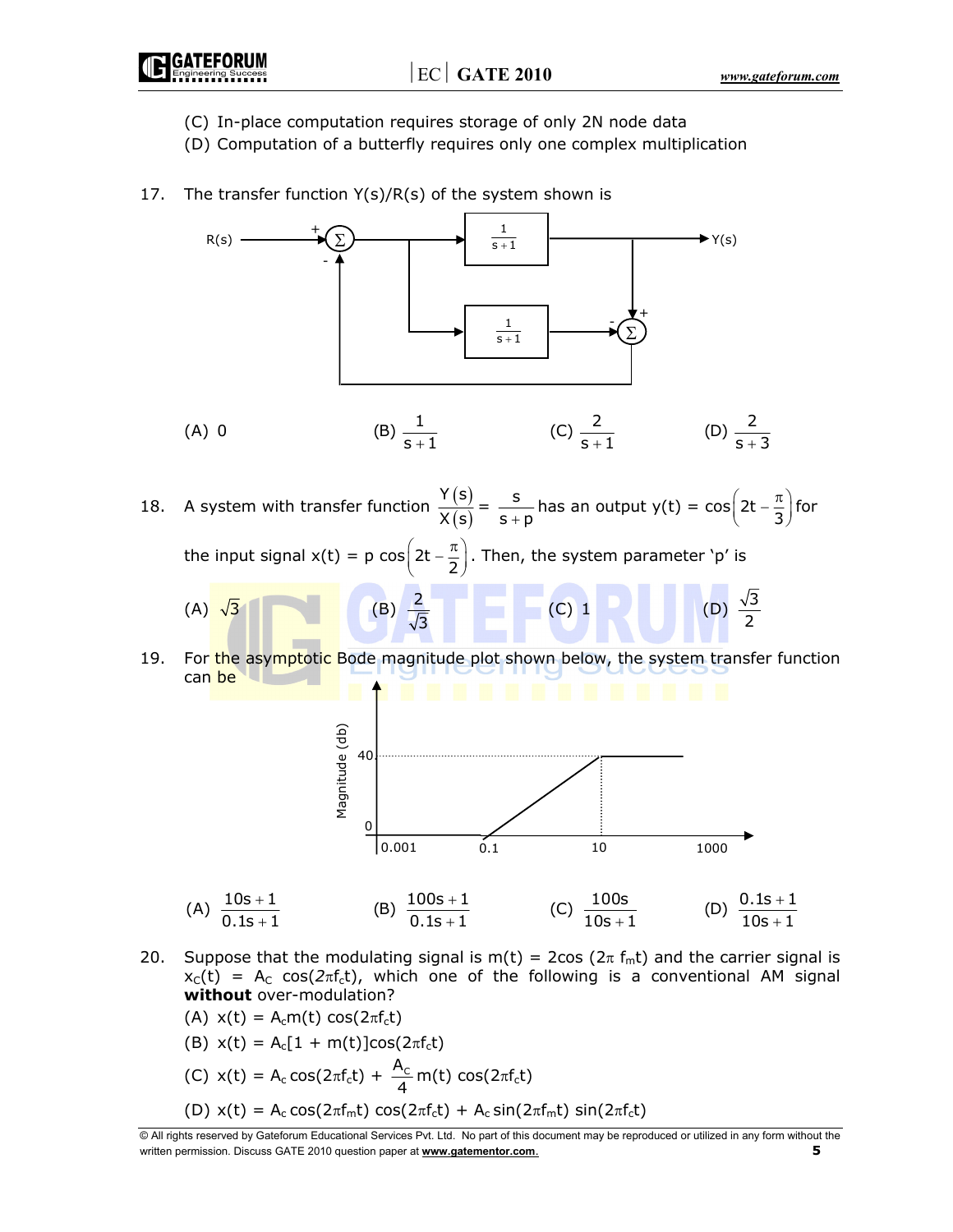**IGATEFORUM** 

- 21. Consider an angle modulated signal  $x(t) = 6\cos[2\pi x 10^6 t + 2\sin(8000\pi t) +$ 4cos(8000pt)] V. The average power of x(t) is. (A) 10W (B) 18W (C) 20W (D) 28W
- 22. If the scattering matrix [S] of a two port network is  $\begin{bmatrix} S \end{bmatrix} = \begin{bmatrix} 0.2\angle 0^0 & 0.9\angle 90^0 \\ 0.2 & 0.2 \end{bmatrix}$  $\mathcal{S}$ ]= $\begin{bmatrix} 0.2\angle 0^{\circ} & 0.9\angle 90^{\circ} \\ 0.9\angle 90^{\circ} & 0.1\angle 90^{\circ} \end{bmatrix}$  $[S] = \begin{bmatrix} 0.2\angle 0^{\circ} & 0.9\angle 90^{\circ} \\ 0.9\angle 90^{\circ} & 0.1\angle 90^{\circ} \end{bmatrix}$  then the network is
	- (A) lossless and reciprocal (B) lossless but not reciprocal
	- (C) not lossless but reciprocal (D) neither lossless nor reciprocal
- 23. A transmission line has a characteristic impedance of  $50 \Omega$  and a resistance of 0.1  $\Omega$ /m. if the line is distortion less, the attenuation constant (in Np/m) is (A) 500 (B) 5 (C) 0.014 (D) 0.002
- 24. Consider the pulse shape  $s(t)$  as shown. The impulse response  $h(t)$  of the filter matched to this pulse is

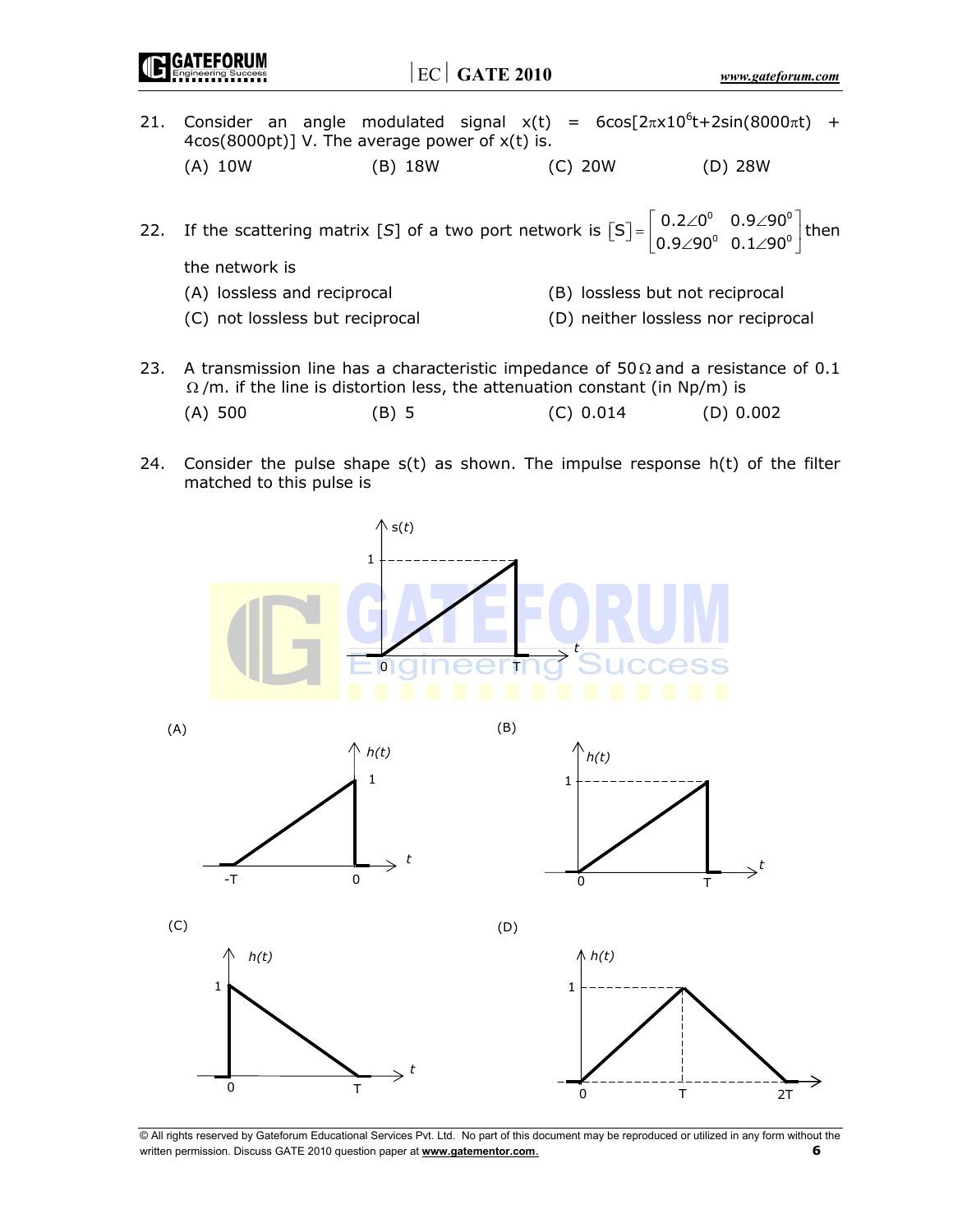GATEFORI

- 25. The electric field component of a time harmonic plane EM wave traveling in a nonmagnetic lossless dielectric medium has an amplitude of 1 V/m. If the relative permittivity of the medium is 4, the magnitude of the time-average power density vector (in  $W/m^2$ ) is
- (A)  $\frac{1}{30\pi}$ (B)  $\frac{1}{60\pi}$  (C)  $\frac{1}{120\pi}$  (D)  $\frac{1}{240\pi}$

#### **Q. No. 26 – 51 Carry Two Marks Each**

- 26. If  $e^y = X^{\frac{1}{x}}$ , then y has a (A) maximum at  $x= e$  (B) minimum at  $x= e$ (C) maximum at  $x = e^{-1}$  (D) minimum at  $x = e^{-1}$
- 27. A fair coin is tossed independently four times. The probability of the event "the number of time heads shown up is more than the number of times tails shown up" is
	- (A)  $\frac{1}{16}$ (B)  $\frac{1}{8}$  $\frac{1}{8}$  (C)  $\frac{1}{4}$  (D)  $\frac{5}{16}$ (D)  $\frac{5}{16}$

28. If  $\vec{A} = xy\,\hat{a}_x + x^2\hat{a}_y$  then  $\oint \vec{A}$ .dl  $\overline{\phantom{a}}$  $\oint$  A.dl over the path shown in the figure is  $\overline{ }$ 



29. The residues of a complex function  $X(z) = \frac{1-12z}{z(z-1)(z-2)}$  $z(z - 1)(z - 2)$  $\frac{(1-1)z}{(z-1)(z-2)}$ at its poles are (A)  $\frac{1}{2}, -\frac{1}{2}$  and 1 (B)  $\frac{1}{2}, -\frac{1}{2}$  and -1

(C)  $\frac{1}{2}$ , -1 and  $-\frac{3}{2}$  (D)  $\frac{1}{2}$ , -1 and  $\frac{3}{2}$ 

<sup>©</sup> All rights reserved by Gateforum Educational Services Pvt. Ltd. No part of this document may be reproduced or utilized in any form without the written permission. Discuss GATE 2010 question paper at **www.gatementor.com**. **7**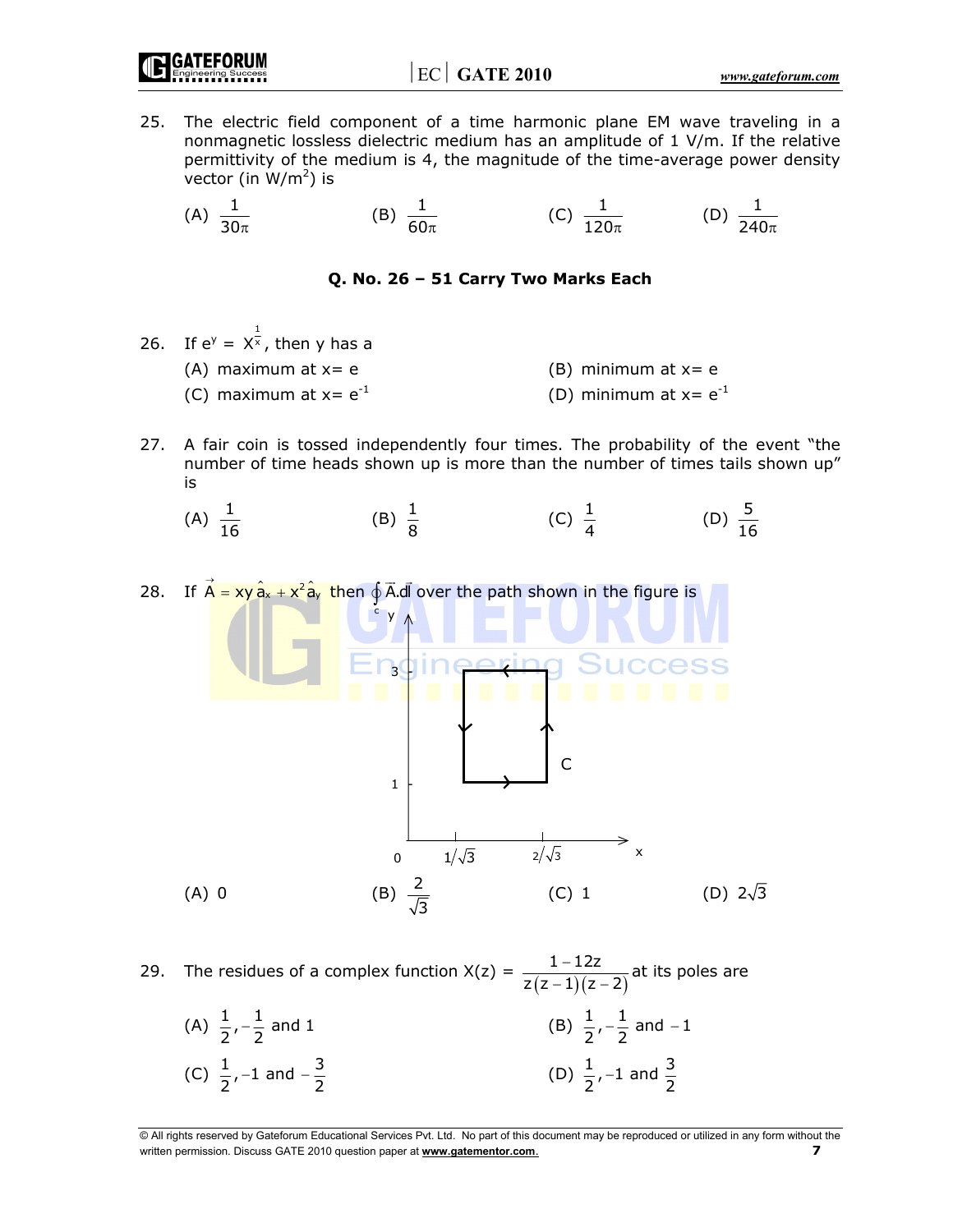**GATEFORUN** 

- 30. Consider differential equation  $\frac{dy(x)}{dx}$ -y (x) = x with the initial condition y(0) = 0. Using Euler's first order method with a step size of 0.1, the value of y (0.3) is (A) 0.01 (B) 0.031 (C) 0.0631 (D) 0.1
- 31. Given  $f(t) = L^{-1} \left| \frac{3s + 1}{s3 + 4s2 + (K 3)s} \right|$ . If  $\lim_{x \to \infty} f(t) = 1$ , then the value of K is  $= L^{-1} \left[ \frac{3s + 1}{s3 + 4s2 + (K - 3)s} \right]$ . If  $\lim_{x \to \infty} f(t) =$ (A) 1 (B) 2 (C) 3 (D) 4
- 32. In the circuit shown, the switch S is open for a long time and is closed at t=0. The current i(t) for  $t \ge 0^+$  is

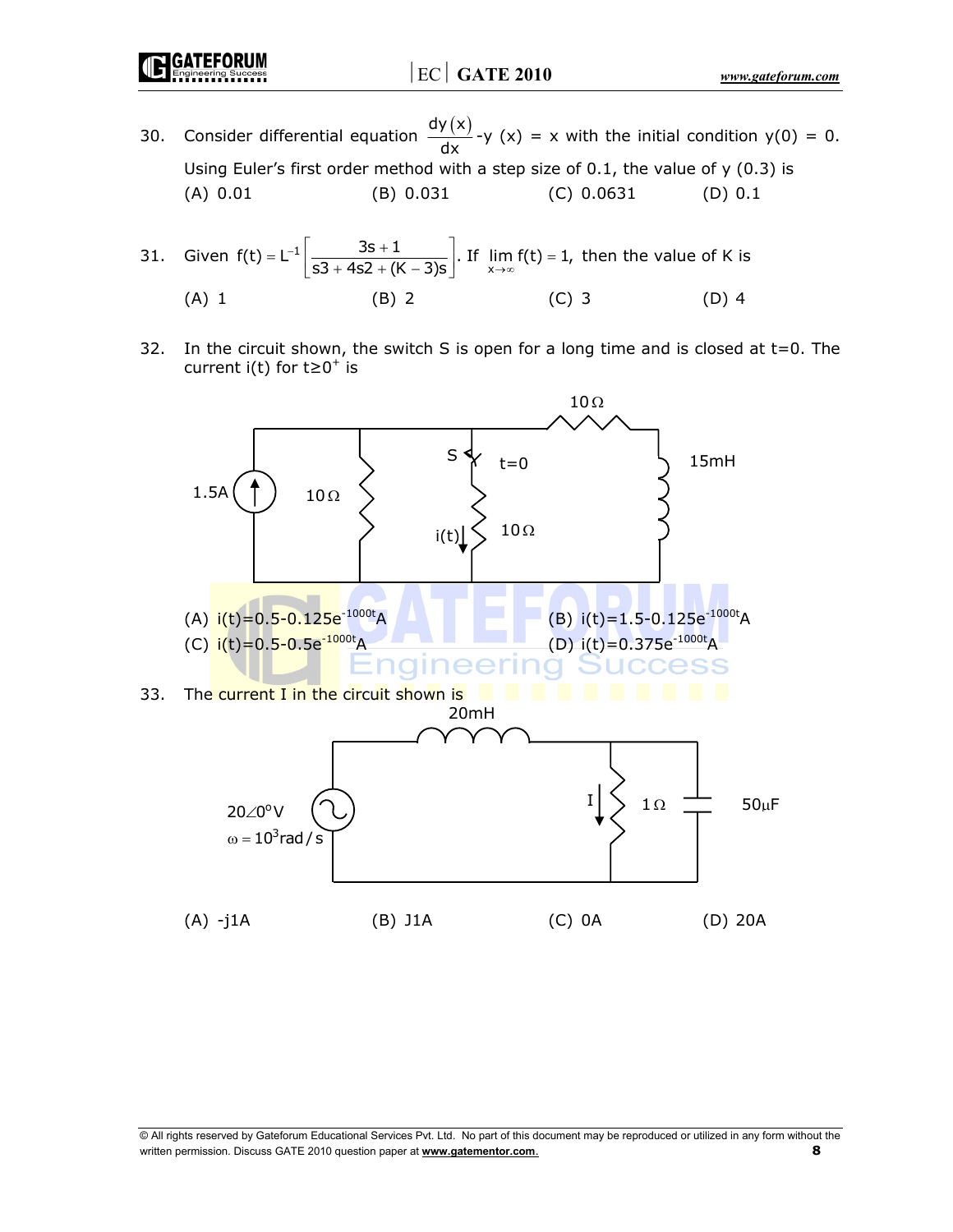

34. In the circuit shown, the power supplied by the voltage source is



- 35. In a uniformly doped BJT, assume that  $N_{E}$ ,  $N_{B}$  and  $N_{C}$  are the emitter, base and collector dopings in atoms/ $cm<sup>3</sup>$ , respectively. If the emitter injection efficiency of the BJT is close unity, which one of the following conditions is TRUE?
	- (A)  $N_E = N_B = N_C$  (B)  $N_E \gg N_B$  and  $N_B > N_C$
	- (C)  $N_E = N_B$  and  $N_B < N_C$  (D)  $N_E < N_B < N_C$
- 
- 36. Compared to a p-n junction with  $NA=ND=10^{14}/cm^3$ , which one of the following statements is TRUE for a p-n junction with  $N_A = N_D = 10^{20} / \text{cm}^3$ ?
	- (A) Reverse breakdown voltage is lower and depletion capacitance is lower
	- (B) Reverse breakdown voltage is higher and depletion capacitance is lower
	- (C) Reverse breakdown voltage is lower and depletion capacitance is higher
	- (D) Reverse breakdown voltage is higher and depletion capacitance is higher
- 37. Assuming that flip-flops are in reset condition initially, the count sequence observed at  $Q_A$  in the circuit shown is

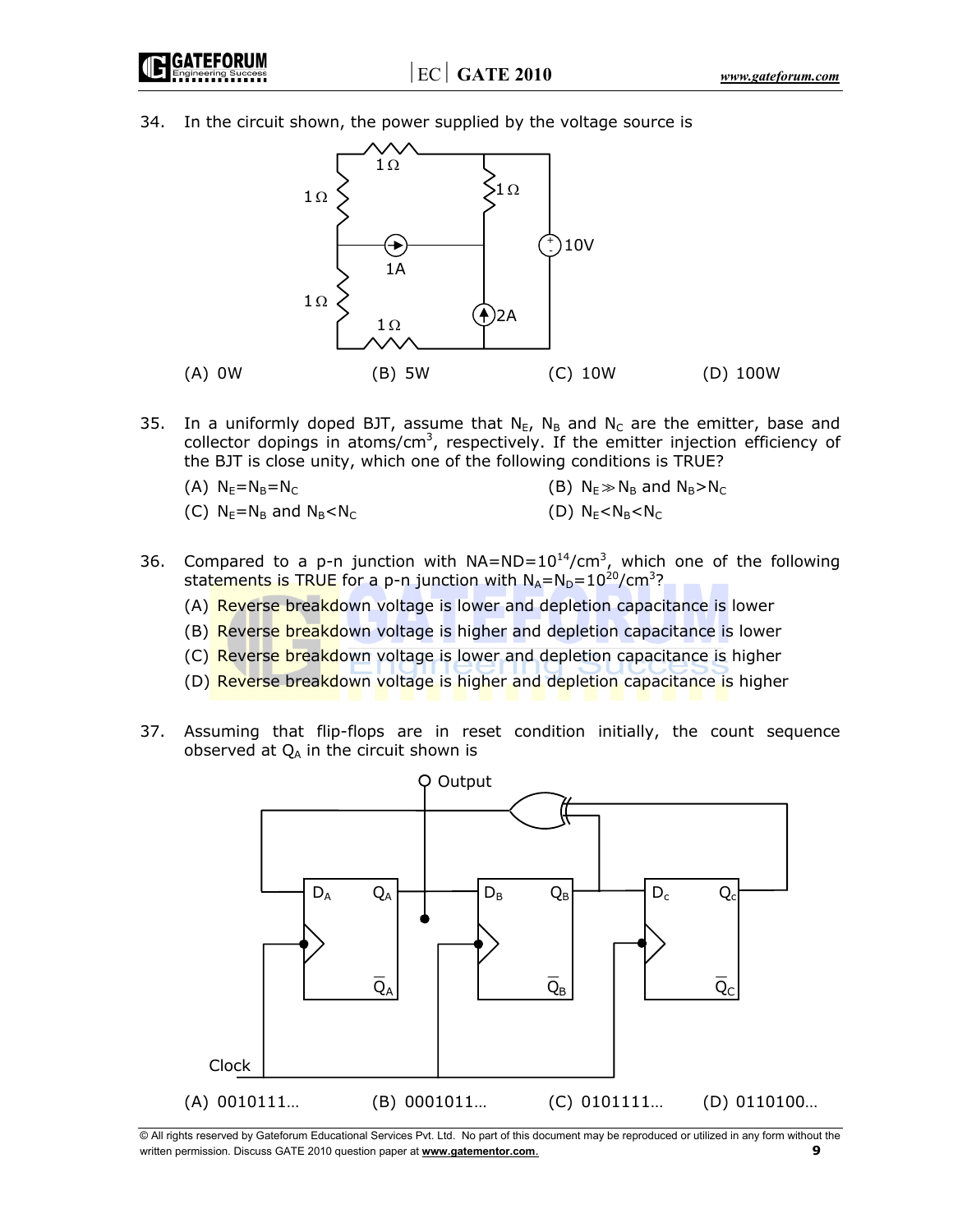⏐EC⏐ **GATE 2010**  *www.gateforum.com* 



38. The transfer characteristic for the precision rectifier circuit shown below is (assume ideal OP-AMP and practical diodes)



39. The Boolean function realized by the logic circuit shown is

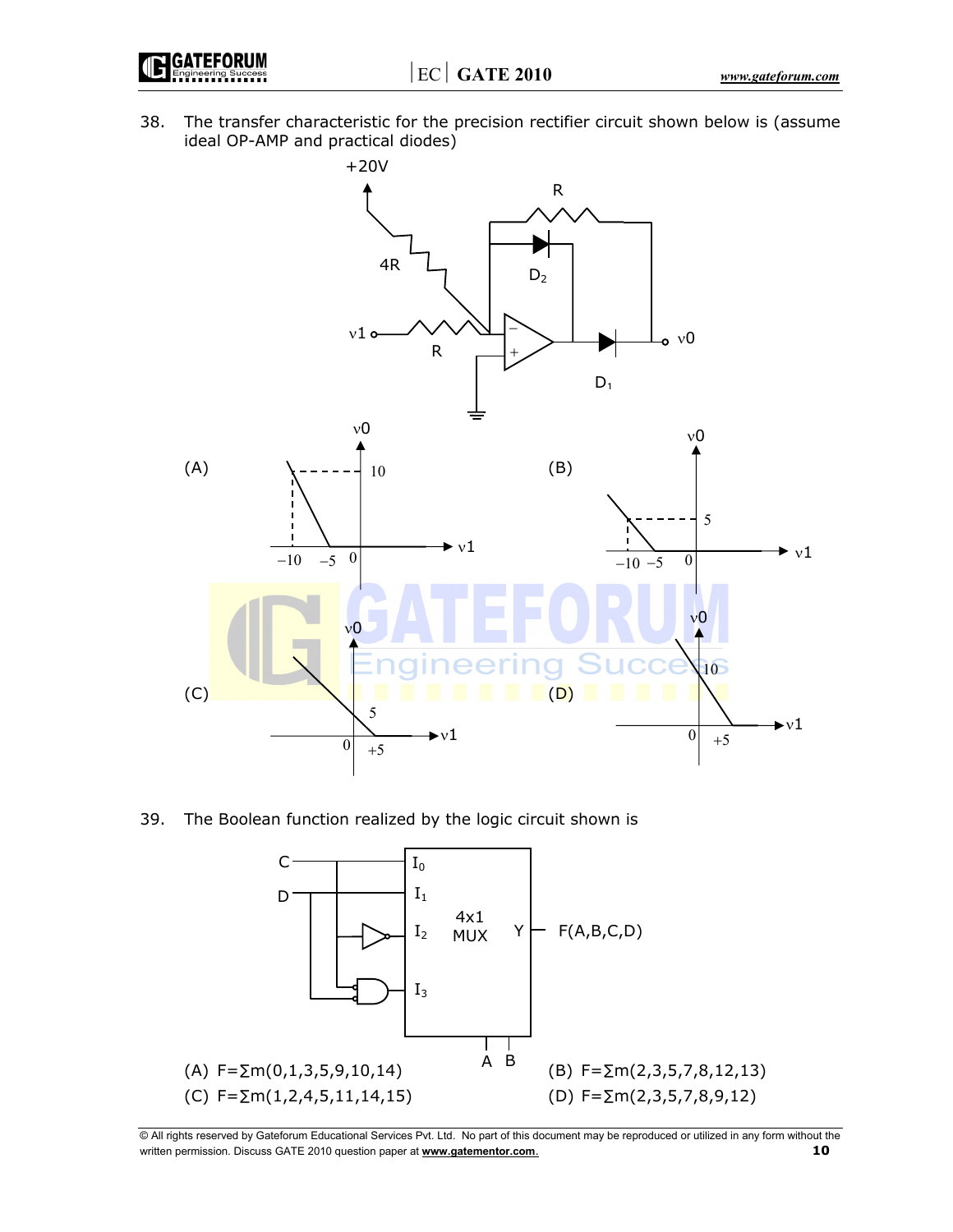40. For the 8085 assembly language program given below, the content of the accumulator after the execution of the program is

| 3000 | MVI        | А, | 45H |
|------|------------|----|-----|
| 3002 | MOV        | В. | А   |
| 3003 | <b>STC</b> |    |     |
| 3004 | CMC.       |    |     |
| 3005 | <b>RAR</b> |    |     |
| 3006 | <b>XRA</b> | R  |     |

(A) 00H (B) 45H (C) 67H (D) E7H

41. A continuous time LTI system is described by

$$
\frac{d^2y(t)}{dt^2} + 4\frac{dy(t)}{dt}3y(t) = 2\frac{dx(t)}{dt} + 4x(t)
$$

Assuming zero initial conditions, the response  $y(t)$  of the above system for the input  $x(t)=e^{-2t}u(t)$  is given by

(A)  $(e^{t}-e^{3t})u(t)$ (B)  $(e^{-t}-3^{-3t})u(t)$ (C)  $(e^{-t}+e^{-3t})u(t)$ (D)  $(e^{t}+e^{3t})u(t)$ 

42. The transfer function of a discrete time LTI system is given by

$$
H(z) = \frac{2 - \frac{3}{4}z^{-1}}{1 - \frac{3}{4}z^{-1} + \frac{1}{8}z^{-2}}
$$

Consider the following statements:

- S1: The system is stable and causal for ROC: $|z| > \frac{1}{2}$
- S2: The system is stable but not causal for ROC: $|z| < \frac{1}{4}$
- S3: The system is neither stable nor causal for ROC: ¼<|z|<½

Which one of the following statements is valid?

- (A) Both S1 and S2 are true (B) Both S2 and S3 are true
- (C) Both S1 and S3 are true (D) S1, S2 and S3 are all true
- 43. The Nyquist sampling rate for the signal  $s(t) = \frac{\sin(500\pi t)}{\pi t} \times \frac{\sin(700)\pi t}{\pi t}$  is given by (A) 400 Hz (B) 600 Hz (C) 1200Hz (D) 1400 Hz
- 44. A unity negative feedback closed loop system has a plant with the transfer function  $G(s) = \frac{1}{s^2 + 2s + 2}$  and a controller  $G_c(S)$  in the feed forward path. For a unit set input, the transfer function of the controller that gives minimum steady state error is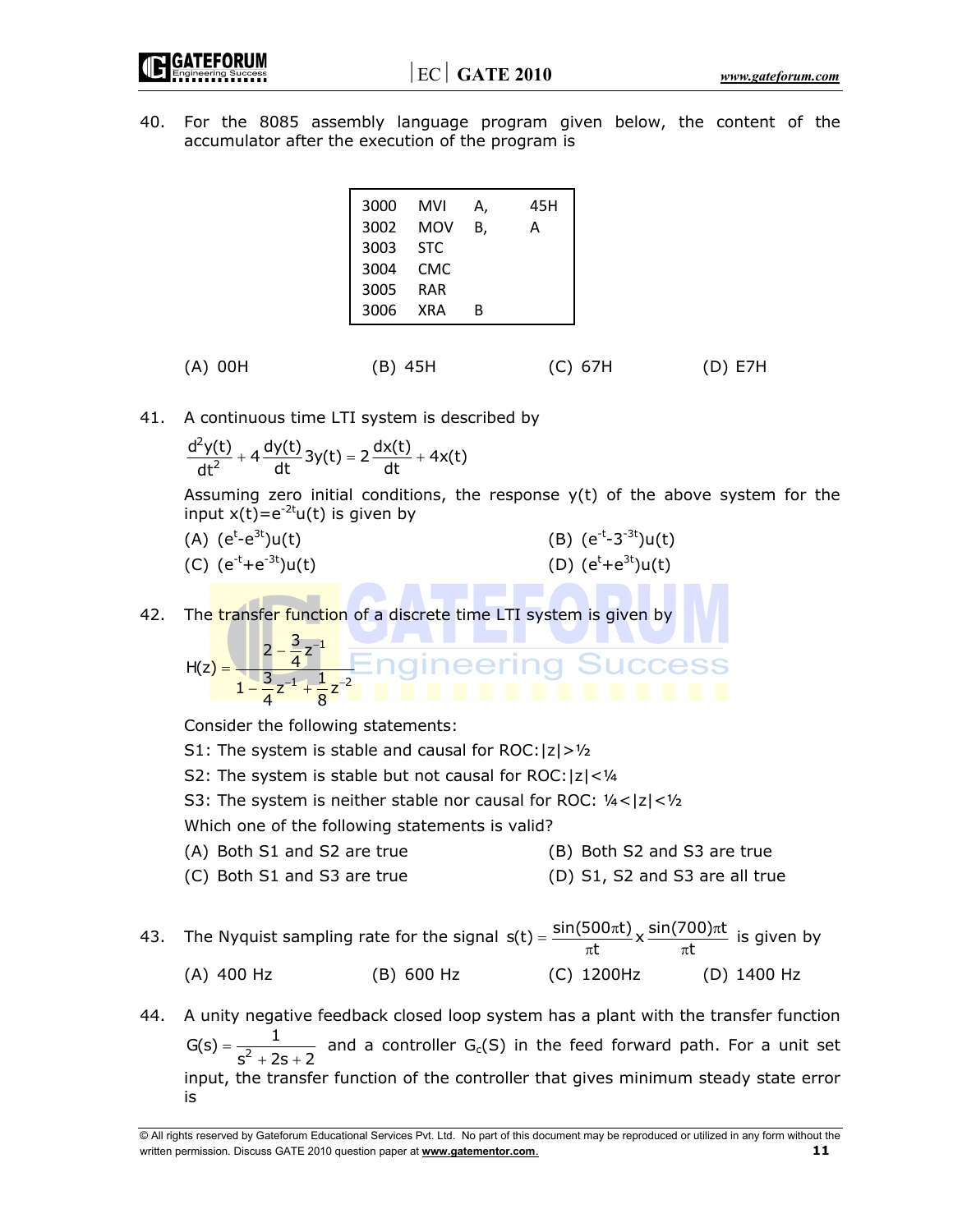(A) 
$$
G_c(s) = \frac{s+1}{s+2}
$$
  
\n(B)  $G_c(s) = \frac{s+2}{s+1}$   
\n(C)  $G_c(s) = \frac{(s+1)(S+4)}{(s+2)(s+3)}$   
\n(D)  $G_c(s) = 1 + \frac{2}{s} + 3s$ 

45. X(t) is a stationary process with the power spectral density  $S_x(f) > 0$  for all f. The process is passed through a system shown below.



Let  $S_y(f)$  be the power spectral density of  $Y(t)$ . Which one of the following statements is correct?

- (A)  $S_v(f) > 0$  for all f
- (B)  $S_y(f)=0$  for  $|f|>1$ kHz
- (C)  $S_y(f)=0$  for f=nf<sub>0</sub>, f<sub>0</sub>=2kHz, n any integer
- (D)  $S_y(f)=0$  for  $f=(2n+1)f_0=1kHz$ , n any integer
- 46. A plane wave having the electric field component  $\vec{E}_i = 24 \cos(3x10^8 t \beta y) \hat{a}_z$  V/m and traveling in free space is incident normally on a lossless medium with  $m = m_0$ and e=9e0 which occupies the region y≥0. The reflected magnetic field component is given by
- (A)  $\frac{1}{10\pi} \cos(3x10^8 t + y) \hat{a}_x$  A/m  $\overline{a}$  (B)  $\frac{1}{20\pi} \cos(3x10^8 t + y) \hat{a}_x$  A/m (C)  $-\frac{1}{20\pi}cos(3x10^8t + y)\hat{a}$ <sub>x</sub> A/m (D)  $-\frac{1}{10\pi}cos(3x10^8t + y)\hat{a}_x$  A/m
- 47. In the circuit shown, all the transmission line sections are lossless. The Voltage Standing Wave Ration (VSWR) on the 60W line is



<sup>©</sup> All rights reserved by Gateforum Educational Services Pvt. Ltd. No part of this document may be reproduced or utilized in any form without the written permission. Discuss GATE 2010 question paper at **www.gatementor.com**. **12**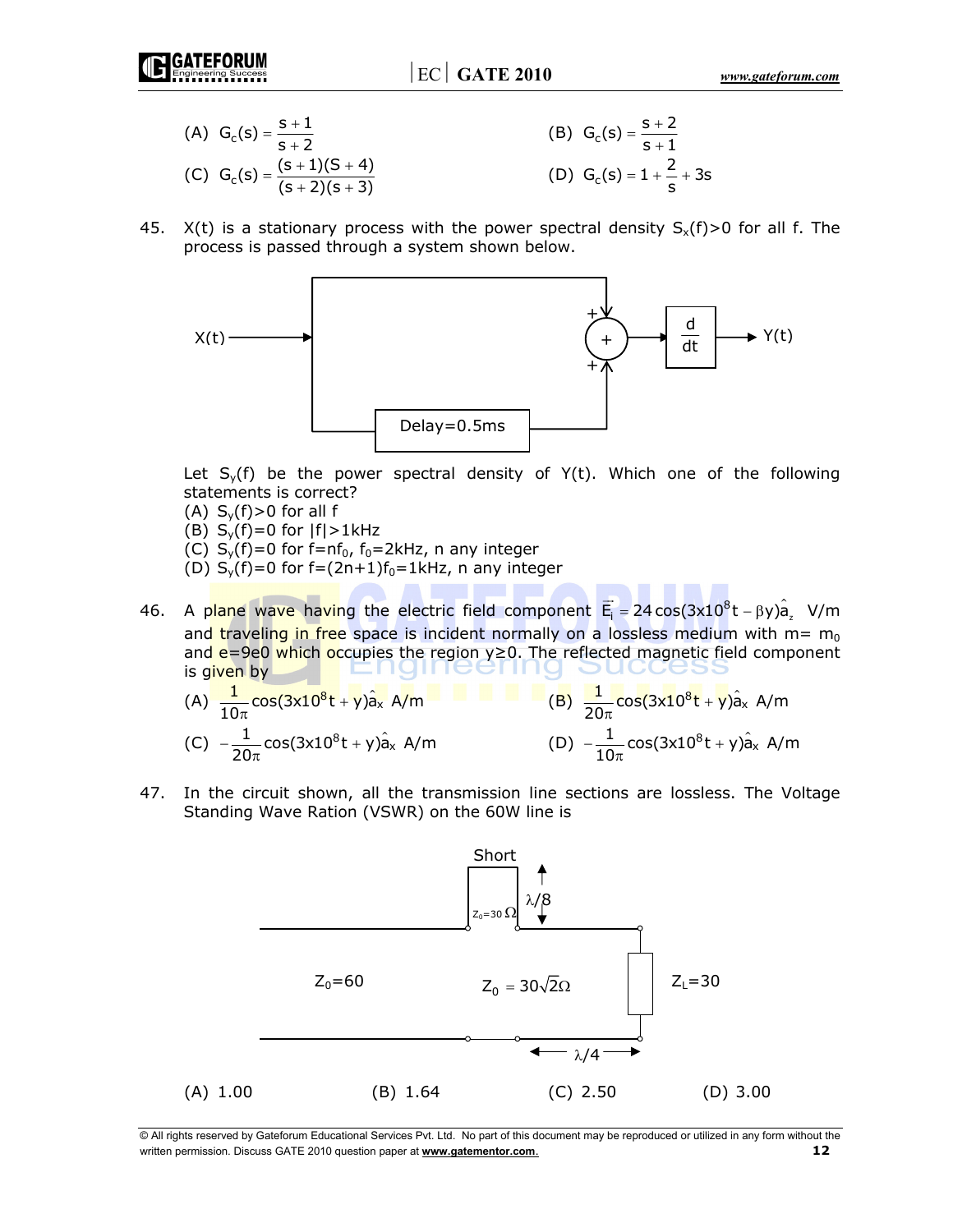

#### **Common Data Questions: 48 & 49**

 Consider the common emitter amplifier shown below with the following circuit parameters:

b=100, g<sub>m</sub>=0.3861 A/V, r<sub>0</sub>= $\infty$ , r<sub>p</sub>=259 W, R<sub>S</sub>=1k W, R<sub>B</sub>=93K W, R<sub>C</sub>=250 W, R<sub>L</sub>=1k W,  $C_1 = \infty$  and  $C_2 = 4.7$ mF.



#### **Common Data Questions: 50 & 51**

The signal flow graph of a system is shown below.

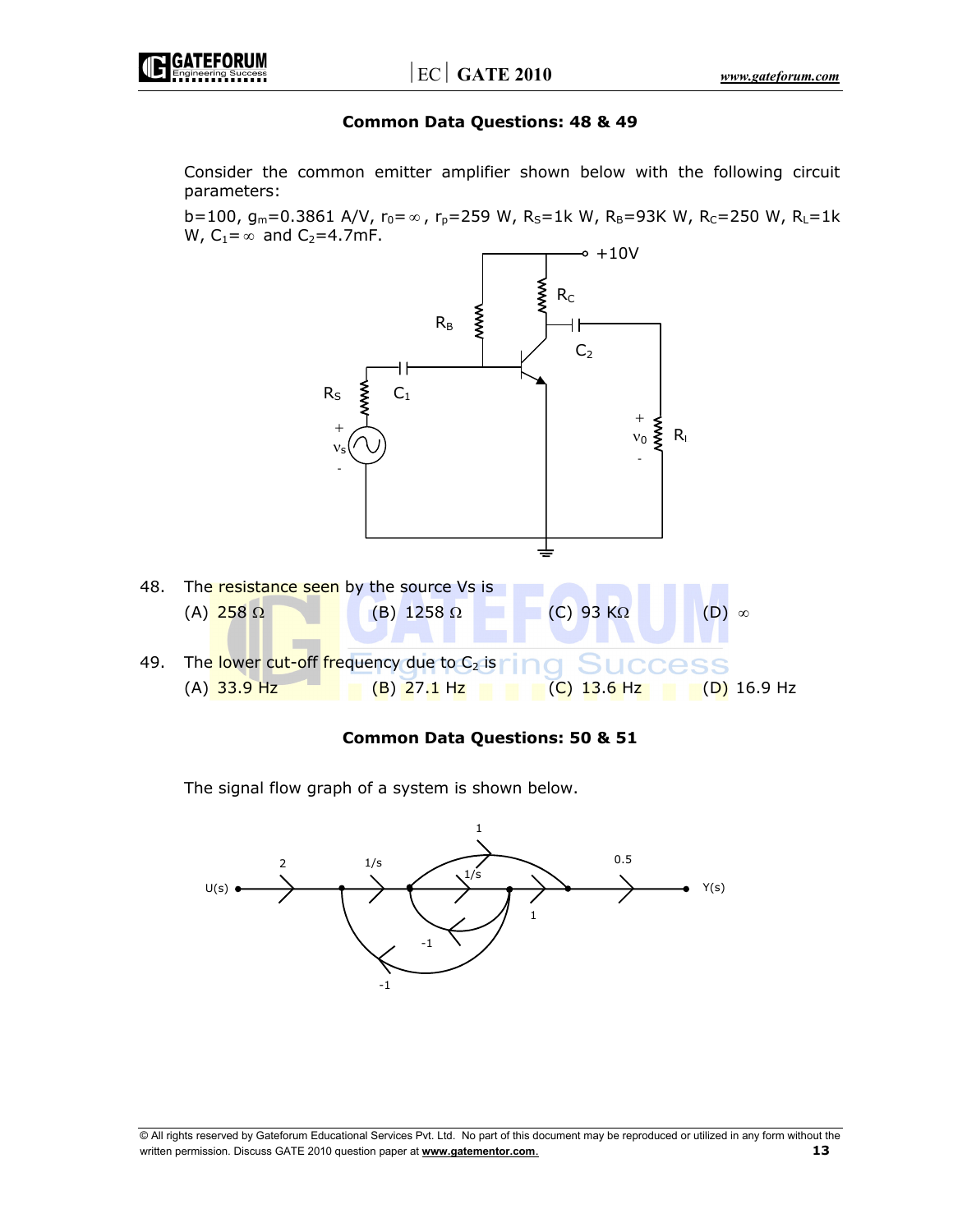$\vert$  EC  $\vert$  **GATE 2010**  *www.gateforum.com* 

50. The state variable representation of the system can be

(A)

\n
$$
x = \begin{bmatrix} 1 & 1 \\ -1 & 0 \end{bmatrix} x + \begin{bmatrix} 0 \\ 2 \end{bmatrix} u
$$
\n(B)

\n
$$
x = \begin{bmatrix} -1 & 1 \\ -1 & 0 \end{bmatrix} x + \begin{bmatrix} 0 \\ 2 \end{bmatrix} u
$$
\n(C)

\n
$$
x = \begin{bmatrix} 1 & 1 \\ -1 & 0 \end{bmatrix} x + \begin{bmatrix} 0 \\ 2 \end{bmatrix} u
$$
\n(D)

\n
$$
x = \begin{bmatrix} -1 & 1 \\ -1 & 0 \end{bmatrix} x + \begin{bmatrix} 0 \\ 2 \end{bmatrix} u
$$
\n(E)

\n
$$
y = \begin{bmatrix} 0 & 0.5 \end{bmatrix} x
$$
\n(D)

\n
$$
x = \begin{bmatrix} -1 & 1 \\ -1 & 0 \end{bmatrix} x + \begin{bmatrix} 0 \\ 2 \end{bmatrix} u
$$
\n(E)

\n
$$
y = \begin{bmatrix} 0 & 0.5 \end{bmatrix} x
$$
\n(E)

\n
$$
y = \begin{bmatrix} 0 & 0.5 \end{bmatrix} x
$$
\n(E)

\n
$$
y = \begin{bmatrix} 0 & 0.5 \end{bmatrix} x
$$

51. The transfer function of the system is

(A) 
$$
\frac{s+1}{s^2+1}
$$
 (B)  $\frac{s-1}{s^2+1}$  (C)  $\frac{s+1}{s^2+s+1}$  (D)  $\frac{s-1}{s^2+s+1}$ 

## **Linked Answer Questions: Q.52 to Q.55 Carry Two Marks Each**

### **Statement for Linked Answer Questions: 52 & 53**

 The silicon sample with unit cross-sectional area shown below is in thermal equilibrium. The following information is given:  $T=300K$ , electronic charge=1.6x10<sup>-</sup> <sup>19</sup>C, thermal voltage=26mV and electron mobility =  $1350 \text{cm}^2/\text{V-s}$ 



- 52. The magnitude of the electric field at  $x=0.5 \mu m$  is (A) 1kV/cm (B) 5kV/cm (C) 10 kV/cm (D) 26kV/cm
- 53. The magnitude of the electron drift current density at  $x=0.5 \mu m$  is
	- (A)  $2.16x10^4$  A/cm<sup>2</sup>  $A/cm<sup>2</sup>$  (B)  $1.08 \times 10<sup>4</sup> A/cm<sup>2</sup>$
	- (C)  $4.32 \times 10^3$  A/cm<sup>2</sup>  $A/cm<sup>2</sup>$  (D) 6.48x10<sup>2</sup> A/cm<sup>2</sup>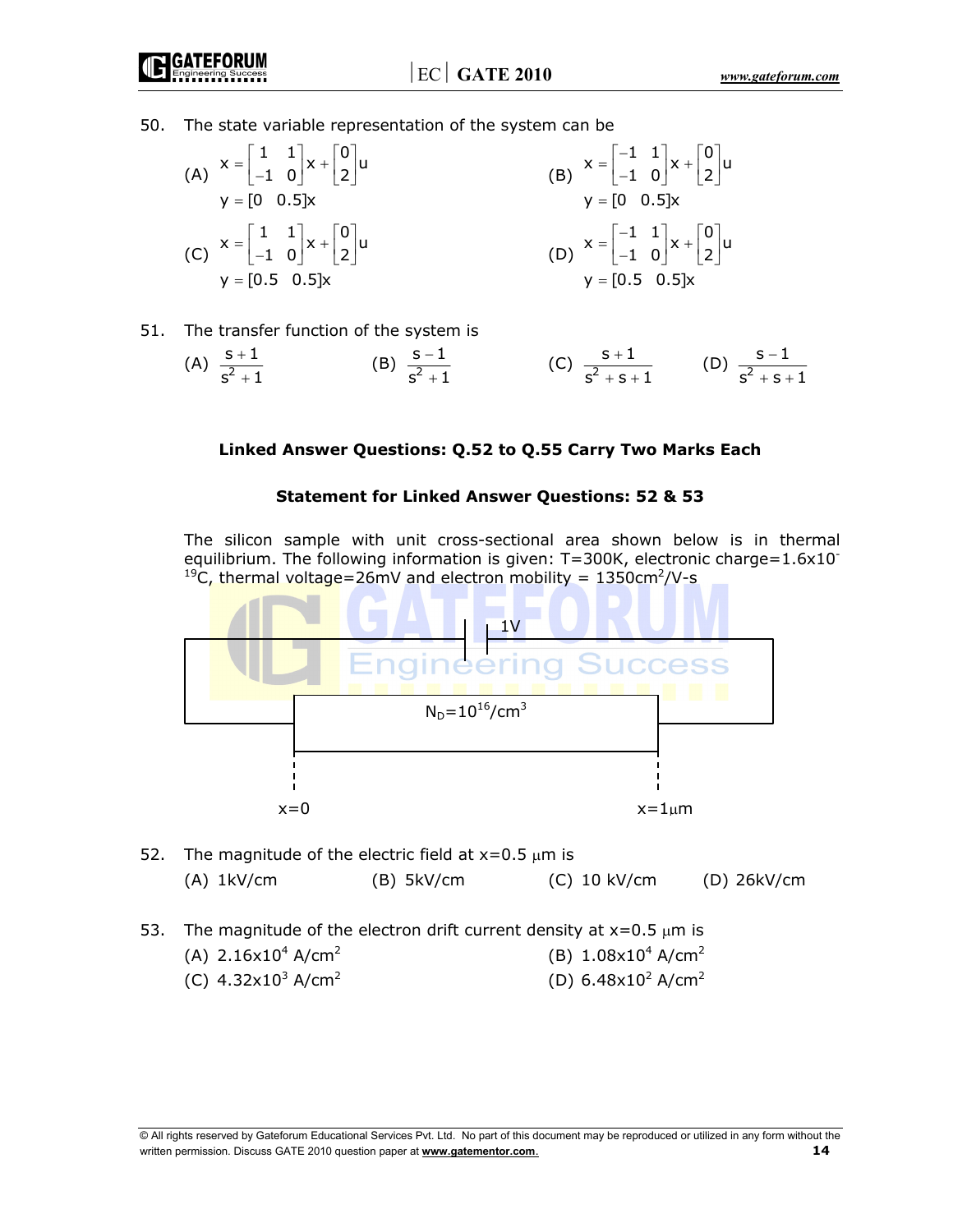

## **Statement for Linked Answer Questions: 54 & 55**

 Consider a baseband binary PAM receiver shown below. The additive channel noise n(t) is whit with power spectral density  $S_N(f)=N_0/2=10^{-20}$  W/Hz. The low-pass filter is ideal with unity gain and cutoff frequency 1MHz. Let  $Y_k$  represent the random variable  $y(t_k)$ .

 $Y_k = N_k$  if transmitted bit  $b_k = 0$ 

 $Y_k=a+N_k$  if transmitted bit  $b_k=1$ 

Where  $N_k$  represents the noise sample value. The noise sample has a probability density function,  $P_{Nk}(n)=0.5\alpha e^{-\alpha|n|}$  (This has mean zero and variance  $2/\alpha^2$ ). Assume transmitted bits to be equiprobable and threshold z is set to  $a/2=10^{-6}V$ .



**Q. No. 56 – 60 Carry One Mark Each** 

- 56. Which of the following options is the closest in meaning to the world below: **Circuitous** (A) Cyclic (B) indirect (C) confusing (D) crooked
- 57. The question below consists of a pair of related of related words followed by four pairs of words. Select the pair that best expresses the relation in the original pair. Unemployed: Worker
	- (A) fallow : land (B) unaware : sleeper
	- (C) wit : jester (D) renovated : house
- 58. Choose the most appropriate word from the options given below to complete the following sentence: If we manage to \_\_\_\_\_\_\_\_ our natural resources, we would leave a better planet for our children.

(A) uphold (B) restrain (C) Cherish (D) conserve

<sup>©</sup> All rights reserved by Gateforum Educational Services Pvt. Ltd. No part of this document may be reproduced or utilized in any form without the written permission. Discuss GATE 2010 question paper at **www.gatementor.com**. **15**